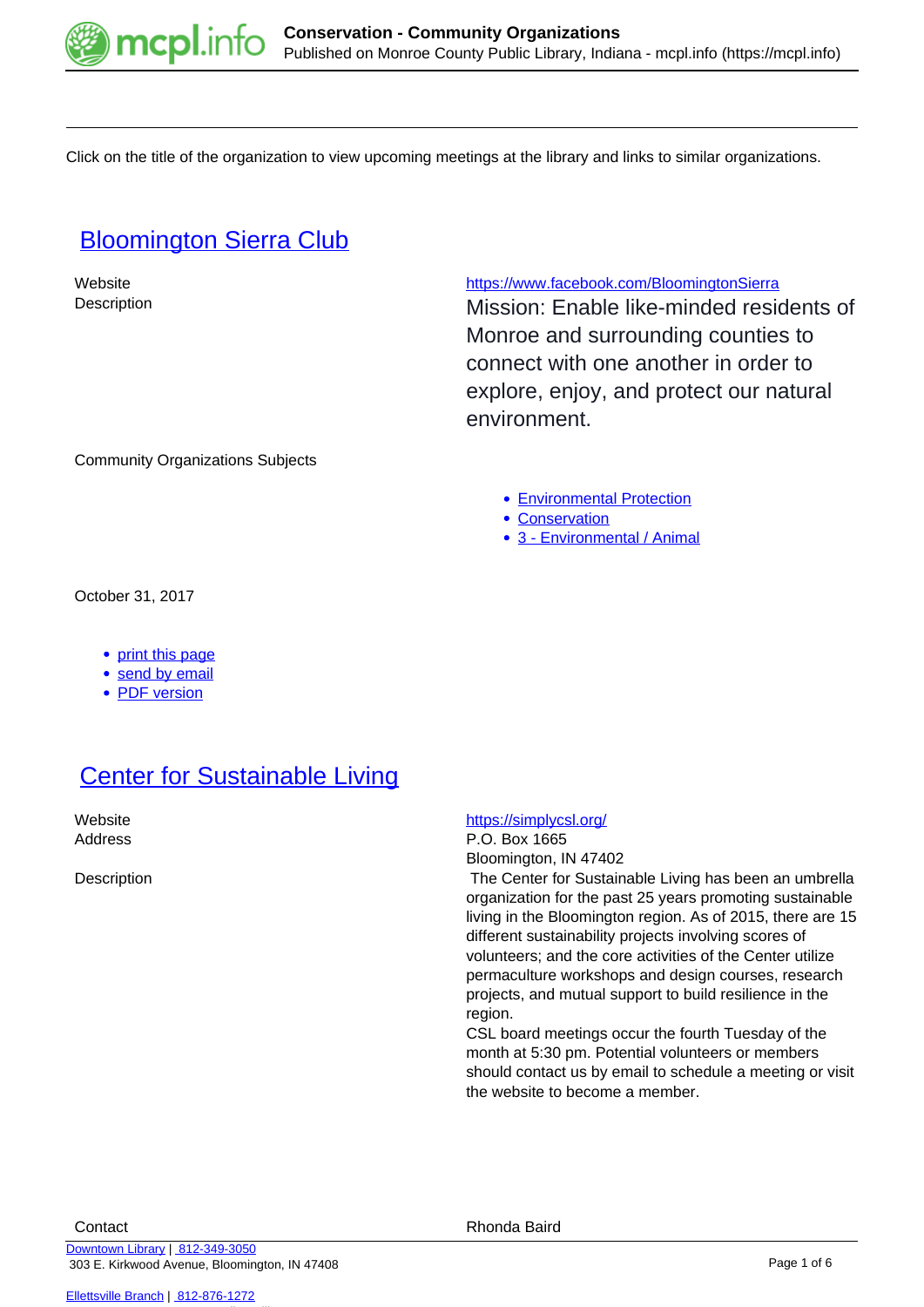

Year Established 1992 Incorporation Status **Exempt** Community Organizations Subjects

csloffice [at] gmail.com

- [3 Environmental / Animal](https://mcpl.info/taxonomy/term/24948)
- [Conservation](https://mcpl.info/taxonomy/term/25054)

January 27, 2020

- [print this page](https://mcpl.info/print/commorg/center-sustainable-living)
- [send by email](https://mcpl.info/printmail/commorg/center-sustainable-living)
- [PDF version](https://mcpl.info/printpdf/commorg/center-sustainable-living)

### **[Conservation Law Center](https://mcpl.info/commorg/conservation-law-center)**

**Description** 

 Website <https://conservationlawcenter.org> Address 116 S Indiana Avenue Bloomington, IN 47408

Javascript is required to view this map.

Conservation Law Center provides legal counsel without charge to conservation organizations, works to improve conservation law and policy, and offers law students clinical experience in the practice of law and the profession's public service tradition.

Contact **Lily Bonwich** admin [at] conservationlawcenter.org 812-856-0229

- [Conservation](https://mcpl.info/taxonomy/term/25054)
- [Legal Aid](https://mcpl.info/taxonomy/term/25114)

Year Established 2005 Incorporation Status **Incorporated** Community Organizations Subjects

December 3, 2019

- [print this page](https://mcpl.info/print/commorg/conservation-law-center)
- [send by email](https://mcpl.info/printmail/commorg/conservation-law-center)
- [PDF version](https://mcpl.info/printpdf/commorg/conservation-law-center)

# **[Earth Care](https://mcpl.info/commorg/earth-care)**

 Website <http://www.earthcareindiana.org> Address 1228 E. Maxwell Lane

[Downtown Library](https://mcpl.info/geninfo/downtown-library) | [812-349-3050](tel:812-349-3050) 303 E. Kirkwood Avenue, Bloomington, IN 47408

[Ellettsville Branch](https://mcpl.info/ellettsville/ellettsville-branch) | [812-876-1272](tel:812-876-1272)

Page 2 of 6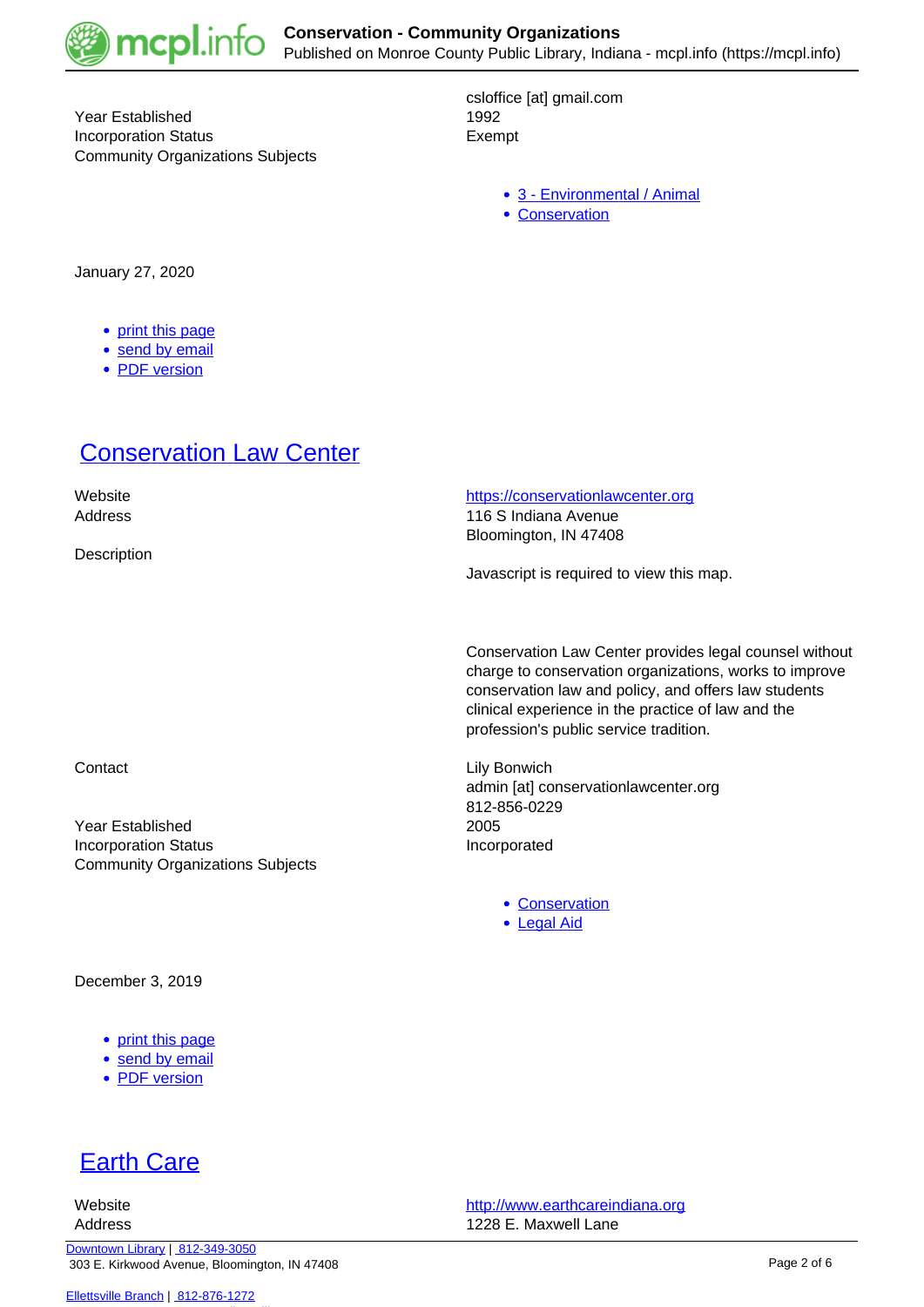

**Description** 

Bloomington, IN 47401 Additional Address **1714 S. Wilton Drive** Bloomington, IN 47401

Javascript is required to view this map.

Earth Care seeks to listen to and work with all concerned religious communities and individuals in order to create an ever-widening circle of care for creation. We urge all Indiana's faith communities to be centers of this care by living more prudently and speaking up for policies that embody creation care.

Contact EarthCareIndiana [at] gmail.com 339-7303 Additional Contact allan.edmonds [at] gmail.com 334-2831

- [3 Environmental / Animal](https://mcpl.info/taxonomy/term/24948)
- [Conservation](https://mcpl.info/taxonomy/term/25054)
- [Environmental Protection](https://mcpl.info/taxonomy/term/25055)
- [Religious Organizations](https://mcpl.info/community-organization-subjects/religious-organizations)

October 31, 2017

### • [print this page](https://mcpl.info/print/commorg/earth-care)

Community Organizations Subjects

- [send by email](https://mcpl.info/printmail/commorg/earth-care)
- [PDF version](https://mcpl.info/printpdf/commorg/earth-care)

## [Indiana Grotto](https://mcpl.info/commorg/indiana-grotto)

#### Website <https://www.bloomingtonindianagrotto.home.blog> Address Bloomington, IN

Description The Bloomington Indiana Grotto (BIG) is a local nonprofit under the National Speleological Society. We meet every 2nd Thursday of the month at 7:30 p.m. For meeting locations and presentation information, please visit our website or join our Facebook page.

> We encourage responsible caving practices, work with landowners and others to ensure good conservation efforts which can affect areas as important as keeping our ground water clean. The grotto can host work days to clean up karst areas and we love to share information to anyone interested in caving so that they have proper gear to keep themselves safe. We accept all levels of experience and hope to reach out to anyone interested in this great activity.

If you are a landowner with a possible cave on your property and want to know more about it--or ways to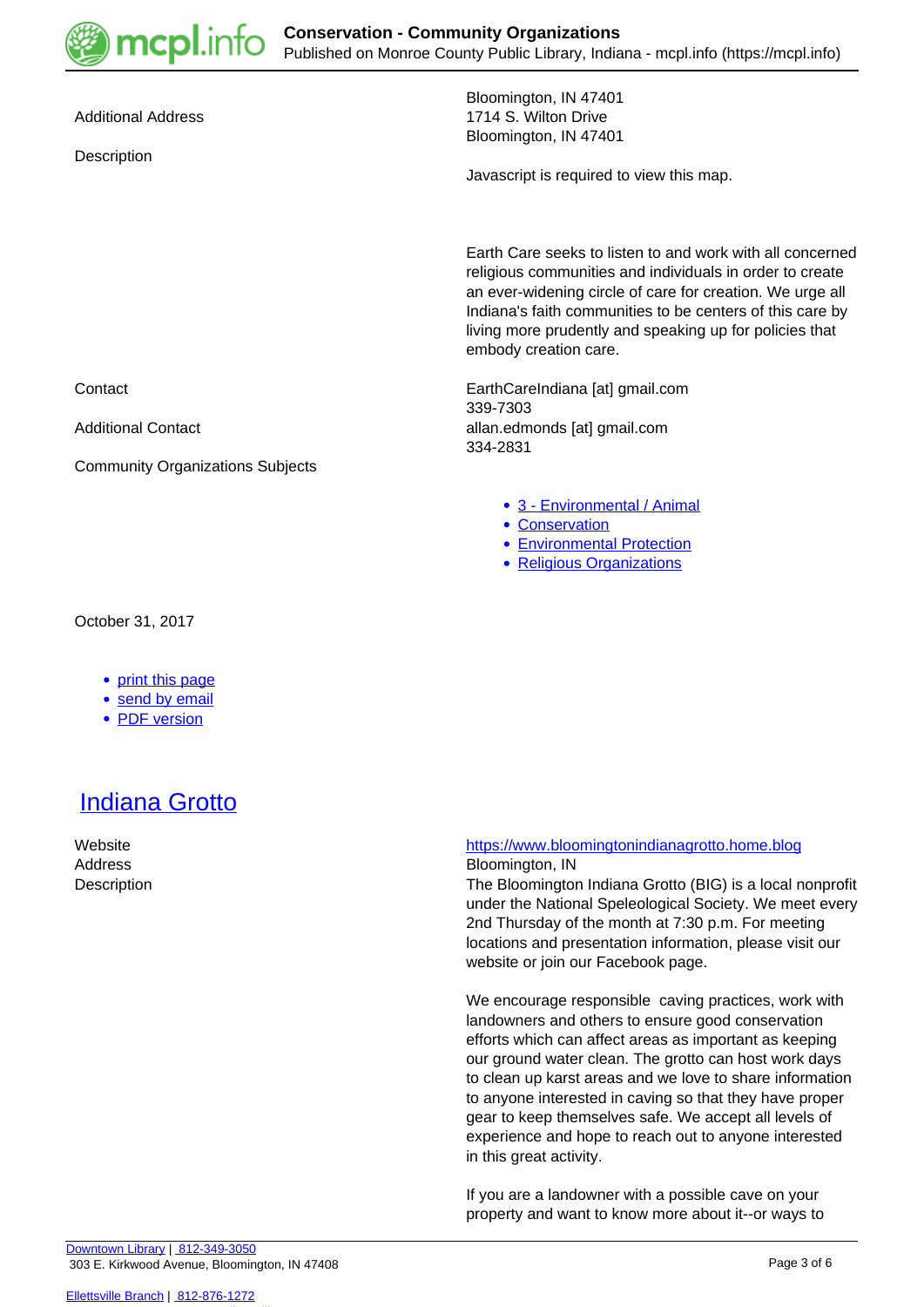

keep animals safe that live in or around it--we would love to talk with you. Please email us and someone will touch within a few days.

**Contact** Laura BloomingtonIndianaGrotto [at] gmail.com 812-855-3771

- [Recreation](https://mcpl.info/community-organization-subjects/recreation)
- [3 Environmental / Animal](https://mcpl.info/taxonomy/term/24948)
- [Conservation](https://mcpl.info/taxonomy/term/25054)
- [Environmental Protection](https://mcpl.info/taxonomy/term/25055)

Additional Contact **Danyele** Year Established 2020 Community Organizations Subjects

March 3, 2020

- [print this page](https://mcpl.info/print/commorg/indiana-grotto)
- [send by email](https://mcpl.info/printmail/commorg/indiana-grotto)
- [PDF version](https://mcpl.info/printpdf/commorg/indiana-grotto)

### **[Indiana Recycling Coalition](https://mcpl.info/commorg/indiana-recycling-coalition)**

Incorporation Status **Incorporated** Community Organizations Subjects

January 20, 2020

- [print this page](https://mcpl.info/print/commorg/indiana-recycling-coalition)
- [send by email](https://mcpl.info/printmail/commorg/indiana-recycling-coalition)
- [PDF version](https://mcpl.info/printpdf/commorg/indiana-recycling-coalition)

Website **<https://indianarecycling.org> https://indianarecycling.org** Address P.O. Box 7108 IN Bloomington, IN 47407-7108 Description A nonprofit organization representing concerned citizens, state and local government officials, business, industry and environmental groups. The coalition encourages integrated recycling, and supports buying recycled-content products and the collection and remanufacturing of recyclable materials.

Contact Carey Hamilton (Executive Director) info [at] indianarecycling.org 812-331-3006 Additional Contact and Contact carey [at] indianarecycling.org Free:1-877-283-9550

- [3 Environmental / Animal](https://mcpl.info/taxonomy/term/24948)
- [Conservation](https://mcpl.info/taxonomy/term/25054)
- [Environmental Protection](https://mcpl.info/taxonomy/term/25055)
- [Recycling](https://mcpl.info/taxonomy/term/25173)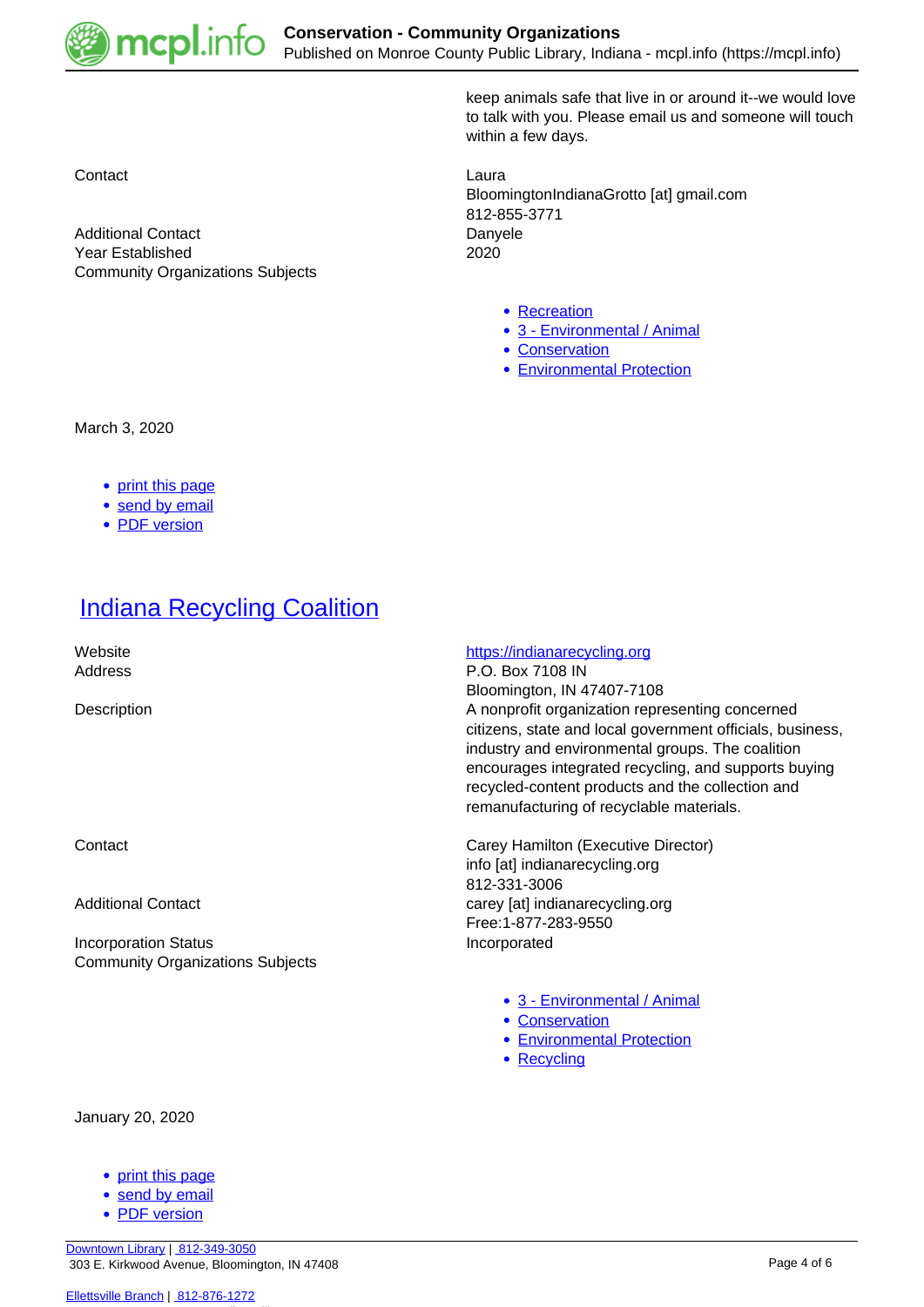

# [Sierra Club - Bloomington Group](https://mcpl.info/commorg/sierra-club-bloomington-group)

| Website<br>Address<br>Description       | https://www.sierraclub.org/indiana<br>Bloomington, IN<br>The Indiana/Hoosier Chapter of the Sierra Club<br>celebrated 25 years of environmental activism in 2000. It<br>is an active and vibrant organization that works to<br>accomplish the Sierra Club's mission to: |
|-----------------------------------------|-------------------------------------------------------------------------------------------------------------------------------------------------------------------------------------------------------------------------------------------------------------------------|
|                                         | 1. Explore, enjoy and protect the wild places of the earth.                                                                                                                                                                                                             |
|                                         | 2. Practice and promote responsible use of the earth's<br>ecosystems and resources.                                                                                                                                                                                     |
|                                         | 3. Educate and enlist humanity to protect and restore the<br>quality of the natural and human environment.                                                                                                                                                              |
| Contact                                 | Tom Mooradian<br>thomas.mooradian [at] att.net<br>847-846-6256                                                                                                                                                                                                          |
| <b>Community Organizations Subjects</b> |                                                                                                                                                                                                                                                                         |
|                                         | • 3 - Environmental / Animal<br>• Conservation<br><b>• Environmental Protection</b>                                                                                                                                                                                     |

### December 4, 2019

- [print this page](https://mcpl.info/print/commorg/sierra-club-bloomington-group)
- [send by email](https://mcpl.info/printmail/commorg/sierra-club-bloomington-group)
- [PDF version](https://mcpl.info/printpdf/commorg/sierra-club-bloomington-group)

### [Subscribe to our newsletters](https://mcpl.info/geninfo/subscribe-think-library-newsletter)

chat loading...

(function() { var  $x =$  document.createElement("script");  $x.$ type = "text/javascript";  $x.$ async = true;  $x.$ src = (document.location.protocol === "https:" ? "https://" : "http://") + "libraryh3lp.com/js/libraryh3lp.js?14734"; var y = document.getElementsByTagName("script")[0]; y.parentNode.insertBefore(x, y); })();

Ask a Librarian **Contact Us Hours & Locations Parking Support the Library Careers**  [Library Budget](https://budgetnotices.in.gov/unit_lookup.aspx?ct=53000)  [Wireless Printing](https://tbs.eprintit.com/portal/#/ppl/upload/monroecpl)  [COVID-19 Resources](https://mcpl.info/geninfo/local-covid-resources)